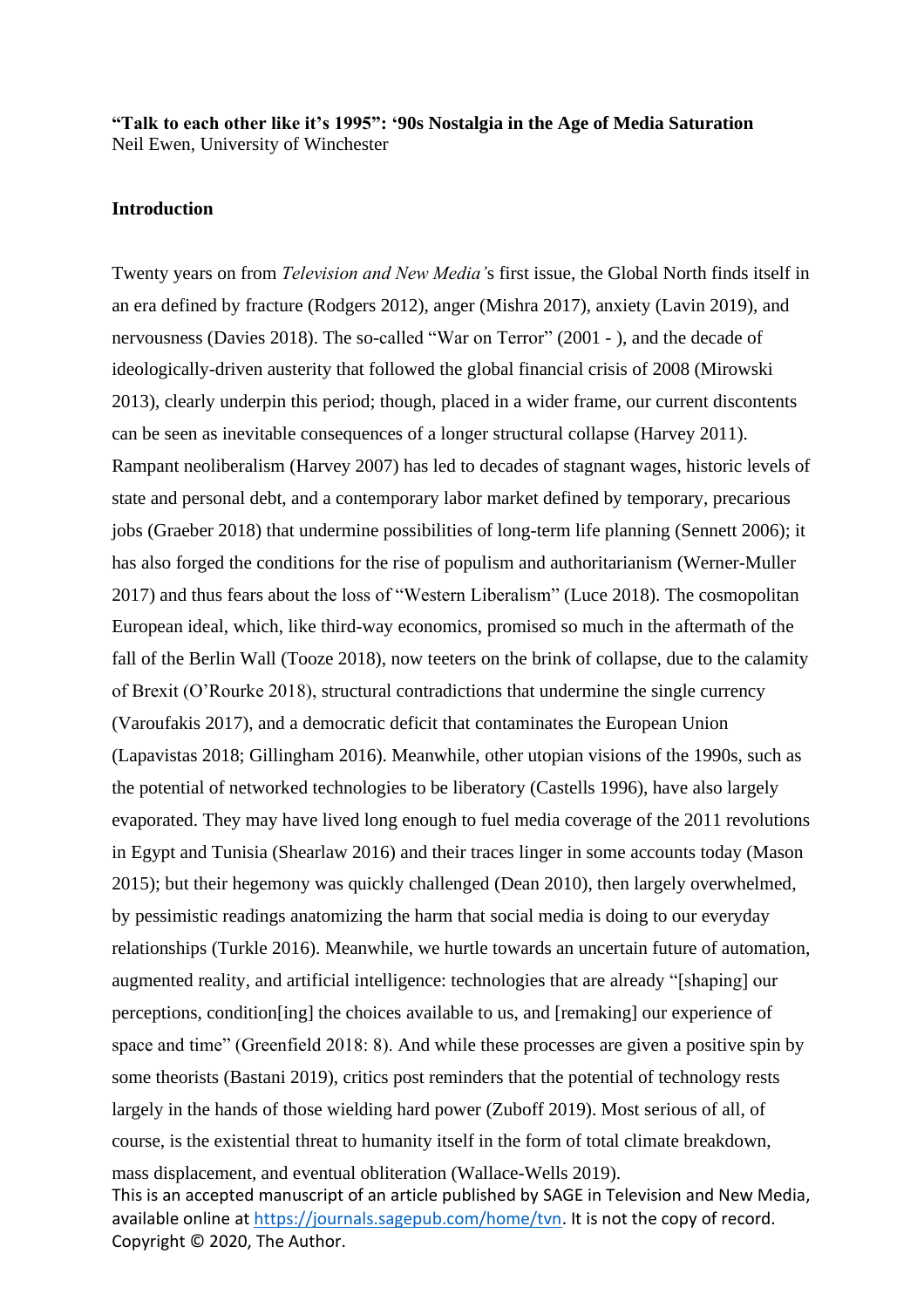Assuming the work of analyzing media culture still has some value in the face of the apocalypse, it remains pertinent to enquire about the nature of the cultural response, especially since The Age of Catastrophe also happens to be The Age of Media Saturation.

## **The Return of the '90s**

A number of notable cultural trends have emerged in recent years that foreground anxiety about the contemporary condition. These include the rise of the true crime genre (*Making a Murderer* [2015 - ]), Trumpian apocalyptic TV (*The Handmaid's Tale*, [2017 - ]), and Techanxiety TV (*Black Mirror*, [2011 - ]; *Years and Years* [2019 - ]). While each of these examples might be read as politically-charged critiques of the present, another notable trend has been an increasing focus on the 1990s which has manifested in various cultural forms and has, in part, been colored by "restorative nostalgia" (Boym 2002), whereby looking backwards to a long-lost world is a sentimental and essentially conservative way of comparing unfavorably the present to the past. A quick sketch of the retreat to the '90s includes the following.

First: re-makes and sequels of prominent '90s texts on streaming platforms and videoon-demand services, including *Total Recall* (2012), *Point Break* (2015), *T2: Trainspotting* (2017), *Fargo* (2014 - ), *12 Monkeys* (2015 - ), *Twin Peaks* (2017 - ), *Scream* (2015 - ), *The X-Files* (2016 - 2018). These texts supplement a robust body of original '90s feature films, which are in turn celebrated in listicles such as "The Best Netflix movies from the 1990s" (radiotimes.com) and "25 Best '90s Movies on Netflix 2019" (esquire.com).

Second: the plethora of reformations of influential bands that were originally part of the early '90s Seattle scene, but who had previously been inactive for some time, including: Sleater Kinney, L7, and Babes in Toyland, who all reunited and embarked on live tours in 2014; Bikini Kill (reunited 2017), and prior to Chris Cornell's death in 2017, Soundgarden. These reformations have marked a music industry that continues to reconstitute itself in the age of streaming. Grunge is perhaps the most quintessential of all 1990s identities, in that it was both an aesthetic style and a political sensibility, which explicitly rejected the excesses of the 1980s, and took part in the wider cultural elaboration of the stereotype of the "slacker".

## **Why the '90s?**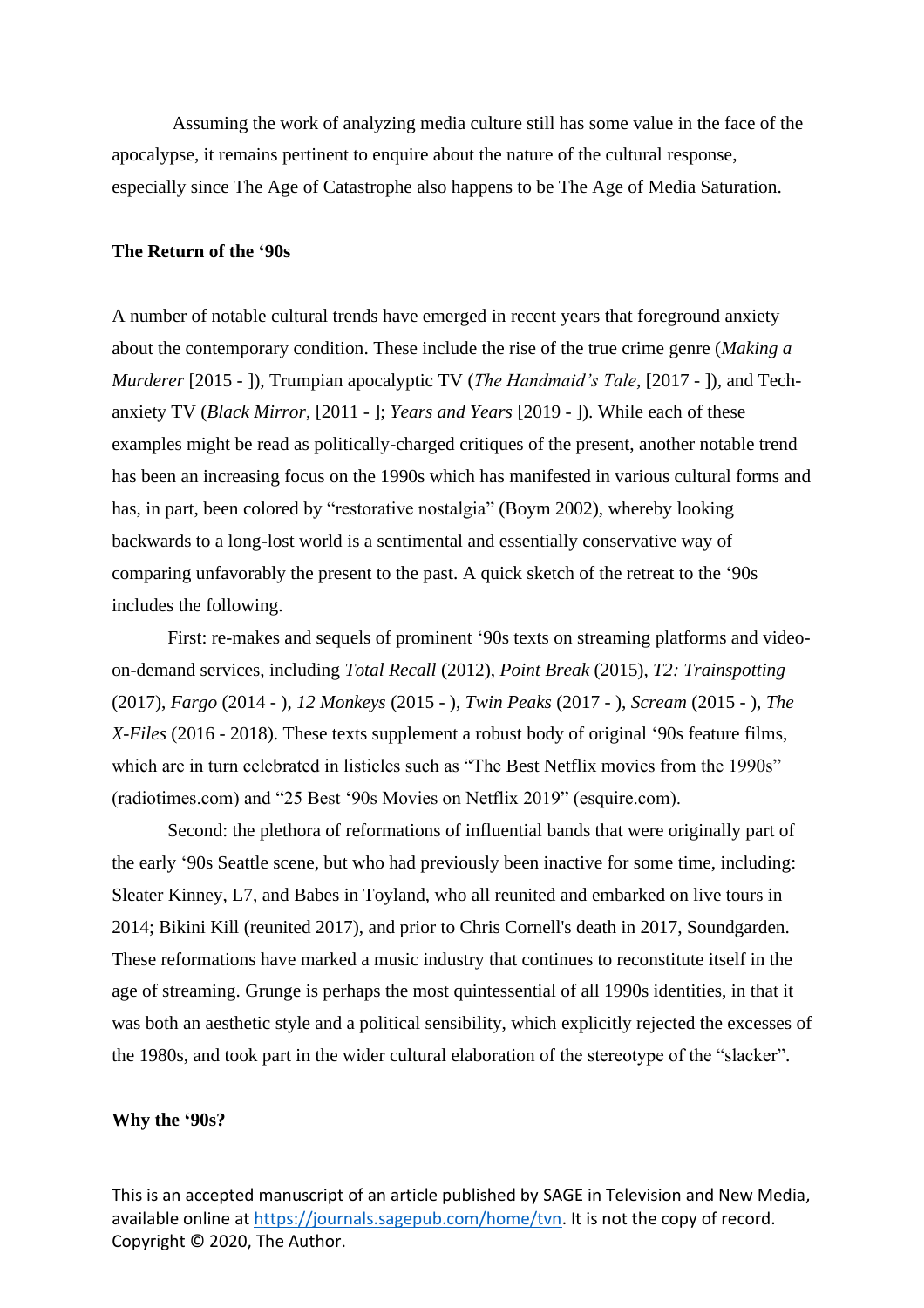The decade of the 1990s is often constructed in the contemporary imagination as a peaceful *fin de siècle*, or an interregnum: in this case the period between the fall of the Berlin Wall in 1989 and 9/11. Frequently lauded by liberal critics as a time of hope, during which the hard edges of Reaganism and Thatcherism were softened by the rise of the Third Way, the '90s in this narrative is a decade that started in recession, but which grew hopefully towards the new century. As such, it signifies the point in history immediately before anxiety became the defining issue of the present era, arising from the so-called "War on Terror", the 2008 financial crisis, debt and precarity. (Such delusions are remedied by reading critics such as Mike Davis [2017]). As Shelley Cobb, Hannah Hamad and I have argued (2018), there is a reason why *Friends* (2004 - 2004) is still the most popular TV show among millennials and Gen X-ers alike (BBC News), even though the younger generation didn't see it during its first run (a kind of "prosthetic memory" [Landsberg 2004] where mass culture allows experience of events through which people themselves did not live): that is, it is an unattainable fantasy of young adult companionship relatively free of stress. As Keir Milburn has argued, "The current generation gap is marked by diverging living standards, life chances, income and wealth" (Milburn 2019: 21).



fig.1. "We do not have Wi-fi. Talk to each other. Pretend it's 1995". This photo, first posted online by a Chinese student in the UK, was subsequently shared on various social media platforms.

This is an accepted manuscript of an article published by SAGE in Television and New Media, available online at [https://journals.sagepub.com/home/tvn.](https://journals.sagepub.com/home/tvn) It is not the copy of record. Copyright © 2020, The Author. The photograph above (fig.1), taken in a London café, and spread on social media platforms in December 2015 after it was posted on a blog (Zhang 2015), speaks almost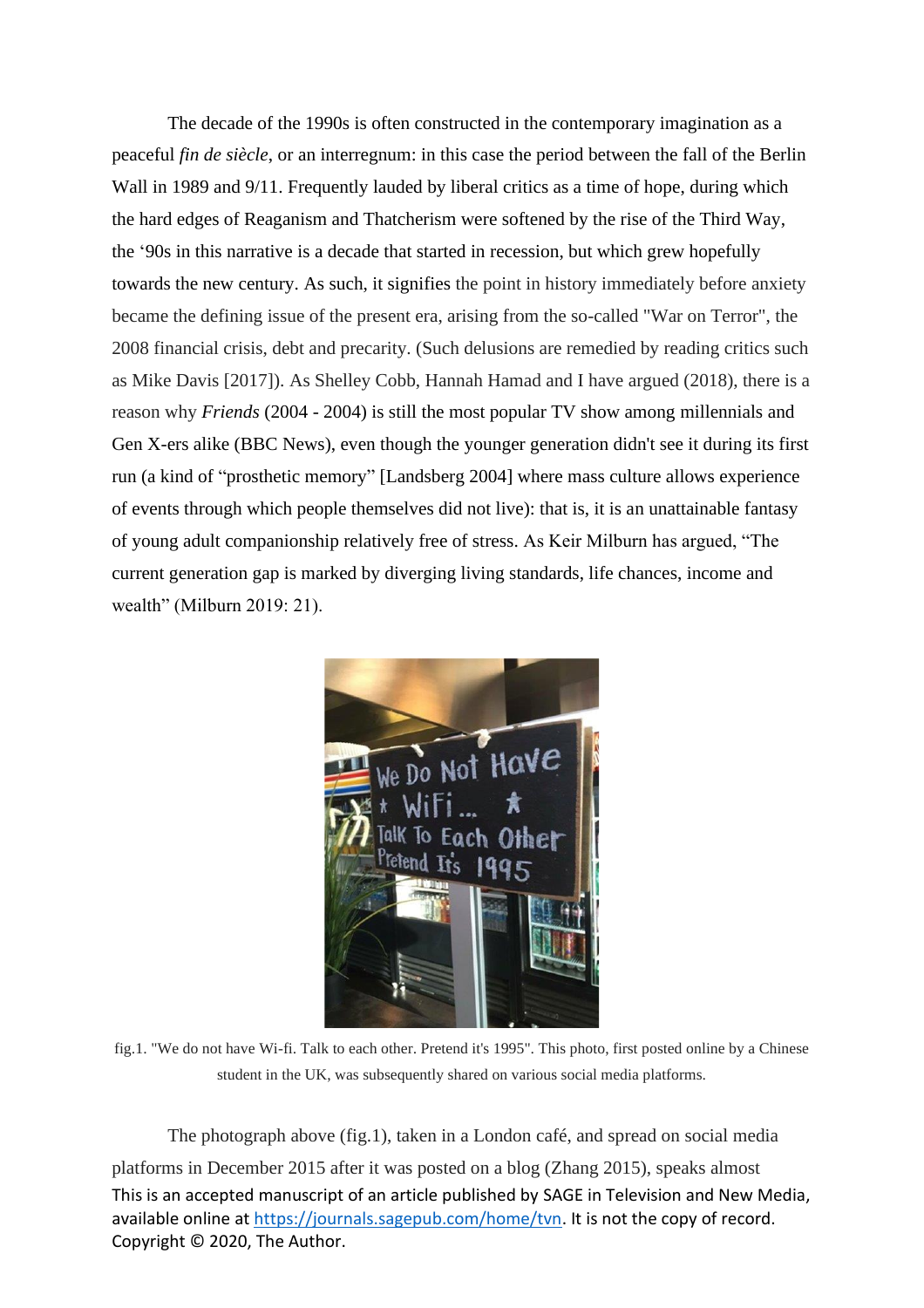directly to the physical centrepiece of *Friends*, the coffee house, Central Perk. It is one of a plethora of recent viral memes that point to the now common practice of service industry outlets branding themselves as oases from the digital world. (Predictably, Amazon.com now sells versions of these signs.) These memes signify another reason why the '90s are longed for, being the last time in history that was pre-smart phone and pre-social media. They speak directly to the contemporary anxiety about how social media has ruined the ways that we interact with each other and construct the '90s as an era in which relationships and social interactions were more "authentic" than they are today. Such notions have been theorized by high-profile public intellectuals, such as Andrew Keen (2015) and Sherry Turkle (2016), who have warned (not unproblematically) that networked technologies have bastardized our culture and are isolating us from each other.

## **Conclusion**

While it is certainly not unusual for previous eras to return as fashions in the present, the extent to which the '90s have re-emerged in the last decade has been striking. This is the inevitable outcome of the fact that many of the current producers of professional media content (writers, directors, and producers) were teenagers in the late '80s and early 1990s and were therefore influenced by the concerns of Generation X, grunge culture, and the political backlash to Reagan and Thatcher. More pertinently, though: an imaginative return to the 1990s is attractive and affectively powerful amid the rampant disorientation of the present.

My reductive throwing together of the texts above of course negates their individual strengths and weaknesses. No doubt some have more residual political potential than others. However, as much as they signify a comfort mechanism or 'happy consciousness' (Marcuse 2002) for dealing with the present, there are batches of other recent '90s-inspired texts that signify more explicitly productive relationships to the past ("reflective nostalgia", as Boym has it). These include texts that interrogate momentous historical events of the 1990s, including *I, Tonya* (2017), *The People v. O. J. Simpson: American Crime Story* (2016), *OJ: Made in America* (2016), *Manhunt: Unabomber* (2017), *Menendez: Blood Brothers* (2017), *Waco* (2018), *The Assassination of Gianni Versace: American Crime Story* (2018), and *Lorena* (2019).

Re-births of prominent celebrities associated with the 1990s also encourage critical reflection, including Hillary Clinton, whose unsuccessful 2017 presidential run was haunted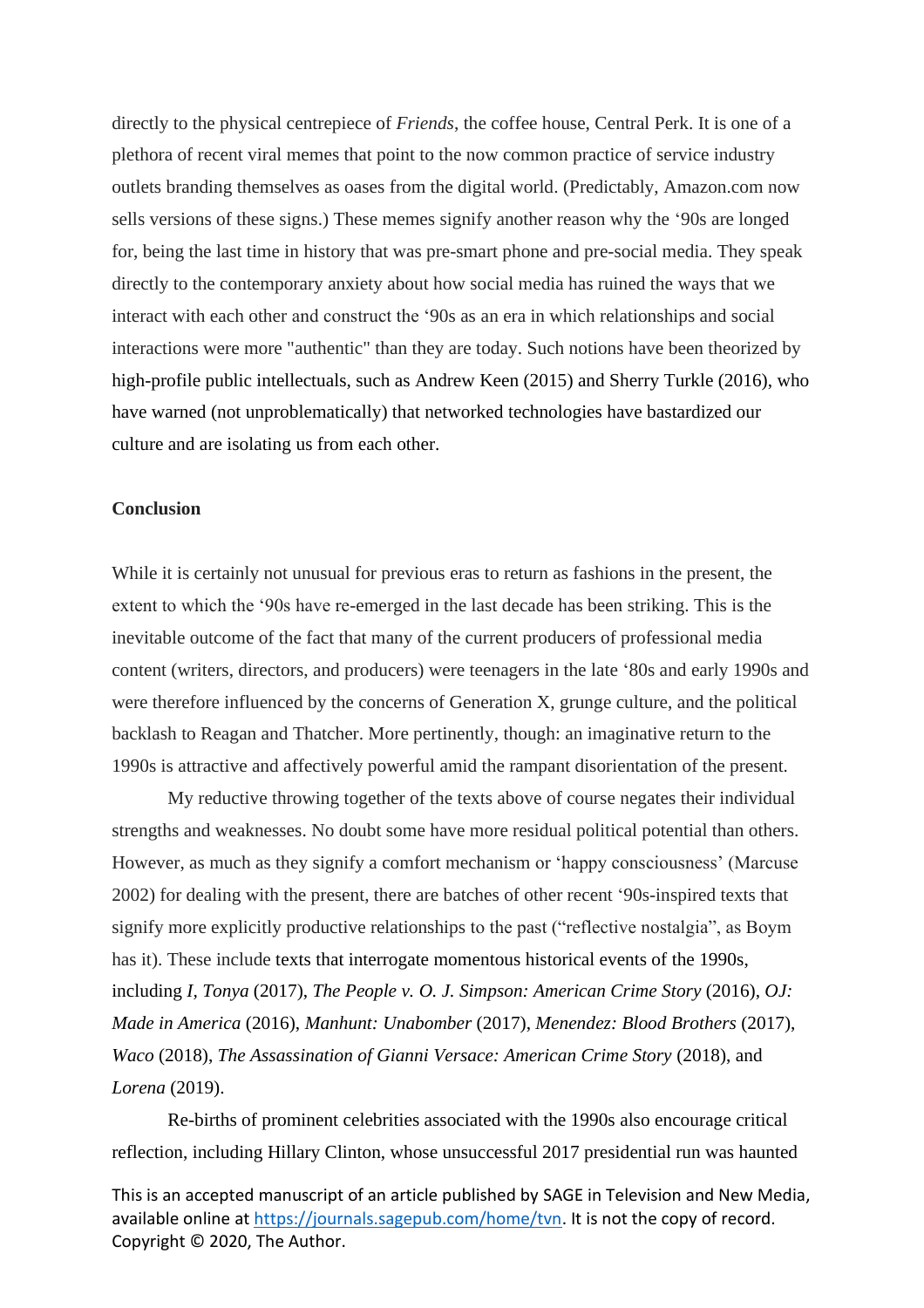by the spectre of her time as first lady in the '90s, culminating in the glorious renewal of Monica Lewinsky as a public figure (see *The Clinton Affair* [2018]). In similar, yet much more disturbing ways, the scandal surrounding Brett Kavanaugh's appointment to the Supreme Court, and specifically the testimony given to Congress by Christine Blasey Ford, recalled the harrowing treatment of Anita Hill, who in 1991 shot to international fame when she accused Supreme Court nominee Clarence Thomas of sexual harassment.

These reflective texts and events tend towards resisting sentimentalizing, glorifying, or whitewashing the past. That is to their credit. When *Television and New Media* was launched, to become the first "specialist television journal" (Miller 2000), the Twin Towers were still standing, the first iPhone was still seven years away, and 16-year-old Mark Zuckerberg was about \$55 billion worse off than he is today. As such, the 20<sup>th</sup> anniversary compels us to reflect on how new media technologies continue to shape the world, and how history has a habit of being rather messy, if interrogated critically. The '90s are currently being celebrated as a glorious past. That is fine, as long as they are also considered as a breeding ground for our own contemporary crisis.

*12 Monkeys*. 2015 - . Syfy. Produced by Jake Kurily et al. New York, NY.

Bastani, Aaron. 2019. *Fully Automated Luxury Communism: A Manifesto*. London: Verso.

*Black Mirror*. 2011 - . Channel 4/Netflix. Produced by Annabel Jones and Charlie Brooker. London, UK/Los Gatos, CA.

Boym, Svetlana. 2002. The Future of Nostalgia. New York: Basic Books.

Castells, M. 1996. *The Rise of the Networked Society*. Malden, MA: Blackwell.

Caughlan, Sean. 2019. "The one about Friends still being the most popular". BBC.co.uk. Accessed 16 September.<https://www.bbc.co.uk/news/education-47043831>

Cobb, Shelley., Ewen, Neil., and Hamad, Hannah. 2018. Friends Reconsidered: Cultural Politics, Intergenerationality, and Afterlives. *Television and New Media* 19 (8): 683 – 691.

Davies, William. 2018. *Nervous States: How Feeling Took Over the World*. London: Jonathan Cape.

Davis, Mike. 2017. *Buda's Wagon: A Brief History of the Car Bomb*. London: Verso.

Dean, Jodi. 2010. *Blog Theory: Feedback and Capture in the Circuits of Drive*. Cambridge: Polity.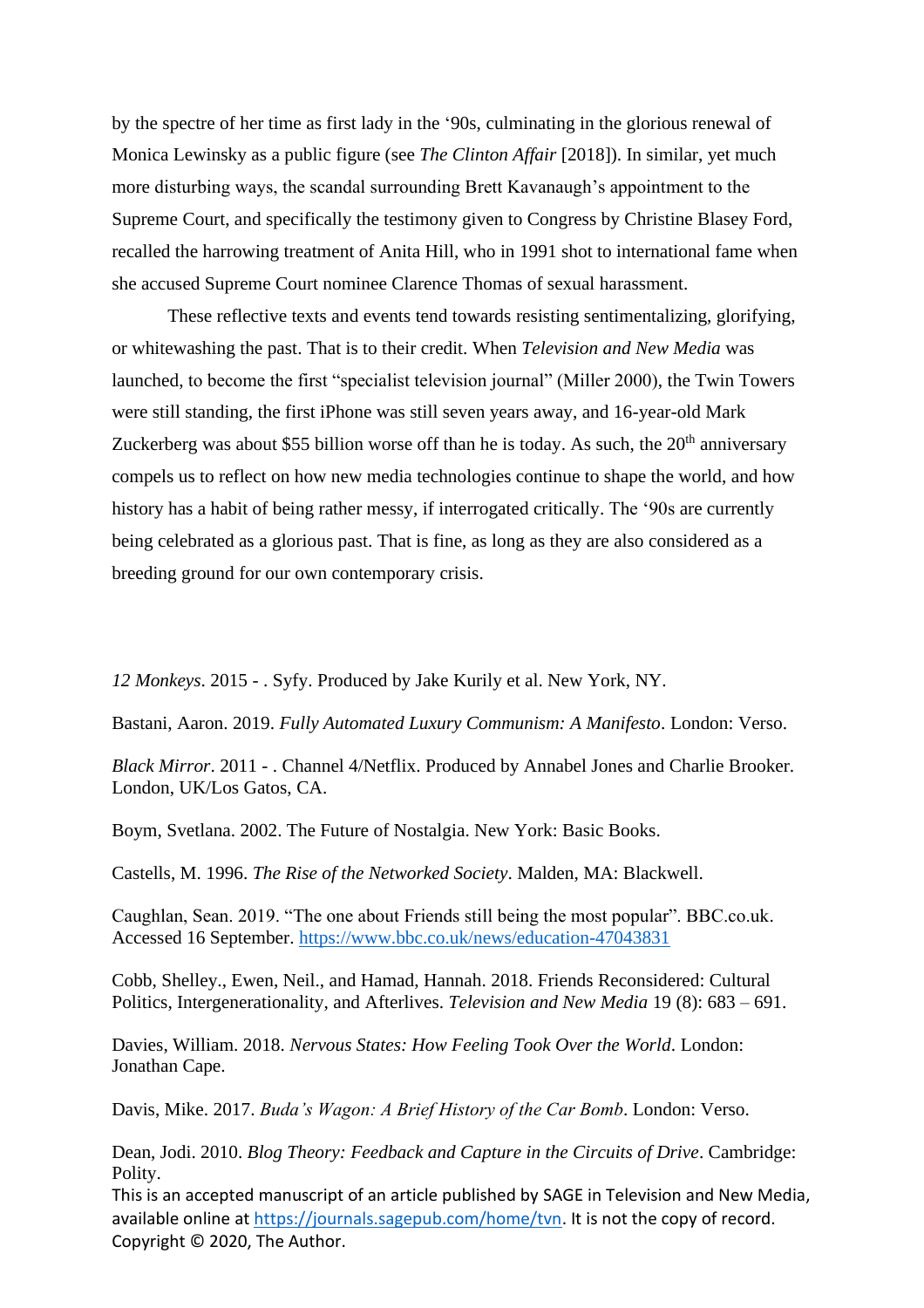Esquire.com (2019). "The 25 Best '90s Movies on Netflix". Accessed 15 September 2019. <https://www.esquire.com/entertainment/movies/g24893912/best-90s-movies-on-netflix/>

*Fargo.* 2014 - . FX. Produced by Kim Todd et al. Los Angeles, CA.

Fukuyama, Francis (1989). "The End of History?". *The National Interest* (16): 3–18.

Gillingham, John G. 2016. *The EU: An Obituary.* London: Verso.

Graeber, David. 2018. *Bullshit Jobs: A Theory*. London: Allen Lane.

Greenfield, Adam. 2018. *Radical Technologies: The Design of Everyday Life*. London: Verso.

Harvey, David. 2007. *A Brief History of Neoliberalism.* Oxford: Oxford University Press.

Harvey, David. 2011. *The Enigma of Capital and the Crises of Capitalism*. London: Profile.

*I, Tonya*. 2017. Directed by Craig Gillespie. LuckyChap Entertainmnet et al. Los Angeles, CA.

Keen, Andrew. 2015. *The Internet is Not the Answer*. London: Atlantic.

Landsberg, Alison. 2004. *Prosthetic Memory: The Transformation of American Rememberance in the Age of Mass Culture*. New York: Columbia University Press.

Lapavistas, Costas. 2018. *The Left Case Against the EU*. Cambridge: Polity.

Lavin, Talia. 2019. "Age of Anxiety". Newrepublic.com. Accessed 15 September 2019. <https://newrepublic.com/article/153153/age-anxiety>

*Lorena*. 2019. Amazon Prime Video. Produced by Jordan Peele et al. Seattle, WA.

Luce, Edward. 2018. *The Retreat of Western Liberalism*. London: Abacus.

Making a Murderer. 2015 - . Netflix. Produced by Laura Riccardi et al. Los Gatos, CA.

*Manhunt: Unabomber.* 2017. Discovery Channel. Produced by David A. Rosemont. Silver Springs, MD.

Marcuse, H. 2002. *One-Dimensional Man*. London: Routledge.

Mason, Paul. 2015. *Postcapitalism: A Guide to our Future*. London: Allen Lane.

*Menendez: Blood Brothers*. 2017. Lifetime. Produced by Fenton Bailey et al. New York, NY.

Milburn, Keir. 2019. *Generation Left*. Cambridge: Polity.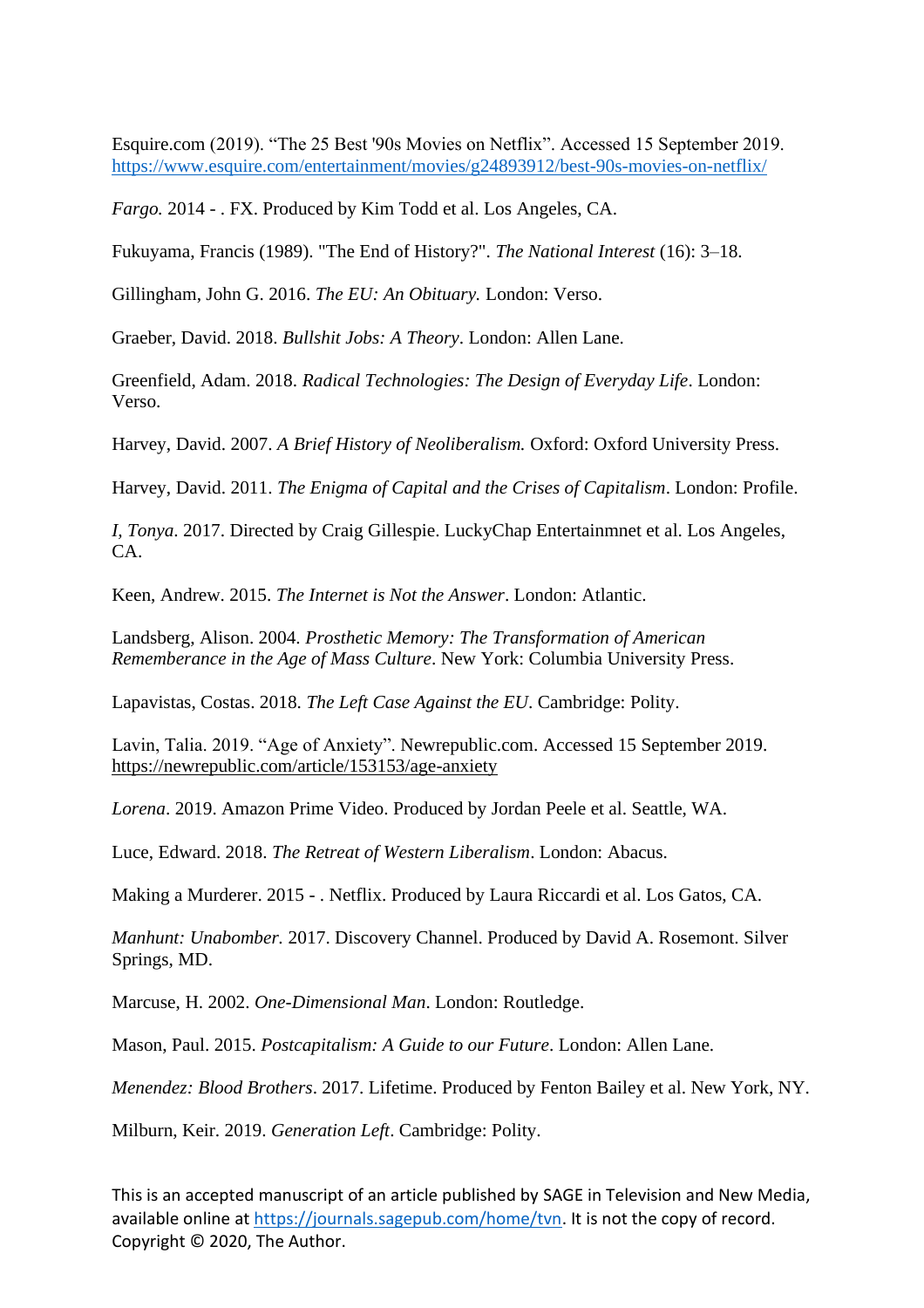Miller, Toby. 2000. "Hullo Television Studies, Bye-Bye Television?" *Television and New Media*, Vol. 1, No. 1. Pp. 3 – 8.

Mirowski, Philip. 2013. *Never Let a Serious Crisis Go To Waste*. London: Verso.

Mishra, Pankaj. 2017. *Age of Anger: A History of the Present*. London: Allen Lane.

Muller, Jan-Werner. 2017. *What is Populism?* London: Penguin.

*OJ: Made in America*. 2016. Directed by Ezra Edelman. ESPN Films. Bristol, CT.

O'Rourke, Kevin. 2018. *A Short History of Brexit: From Brentry to Backstop*. London: Pelican.

*Point Break*. Directed by Ericson Core. 2015. USA: Acom Entertainment, et al.

Radiotimes.com. n.d. "The best 90s movies on Netflix". Accessed 15 September 2019. <https://www.radiotimes.com/news/on-demand/2019-09-13/netflix-best-movies-1990s/>

Rodgers, Daniel T. 2012. *Age of Fracture*, Cambridge, MA: Harvard UP.

*Scream*. 2015 - . The Weinstein Company / Lantern Entertainment. Produced by Matthew Signer and Keith Lavine.

Sennett, Richard. 2006. *The Culture of the New Capitalism*. New Haven: Yale University Press.

Shearlaw, Maeve. 2016. "Egypt five years on: was it ever a 'social media revolution'?", Guardian.com. Accessed 16 September 2019.

[https://www.theguardian.com/world/2016/jan/25/egypt-5-years-on-was-it-ever-a-social](https://www.theguardian.com/world/2016/jan/25/egypt-5-years-on-was-it-ever-a-social-media-revolution)[media-revolution](https://www.theguardian.com/world/2016/jan/25/egypt-5-years-on-was-it-ever-a-social-media-revolution)

*The Assassination of Gianni Versace: American Crime Story.* 2018. Produced by Scott Alexander et al. FX. Los Angeles, CA.

*The Clinton Affair*. 2018. Instinct Productions / Jigsaw Productions. Produced by Blair Foster. London, UK.

*The Handmaid's Tale*. 2017. MGM Television. Produced by Bruce Miller et al. Beverly Hills, CA.

*The People v. O. J. Simpson: American Crime Story*. 2016. FX. Produced Scott Alexander et al. by Century City, CA.

*The X-Files*. 2016 – 2018. Fox. Produced by Chris Carter et al. New York, NY.

Tooze, Adam. 2018. *Crashed: How a Decade of Financial Crises Changed the World*. London: Allen Lane.

This is an accepted manuscript of an article published by SAGE in Television and New Media, available online at [https://journals.sagepub.com/home/tvn.](https://journals.sagepub.com/home/tvn) It is not the copy of record. Copyright © 2020, The Author. *Total Recall*. Directed by Len Wiseman. 2012. USA: Original Film/Relativity Media.